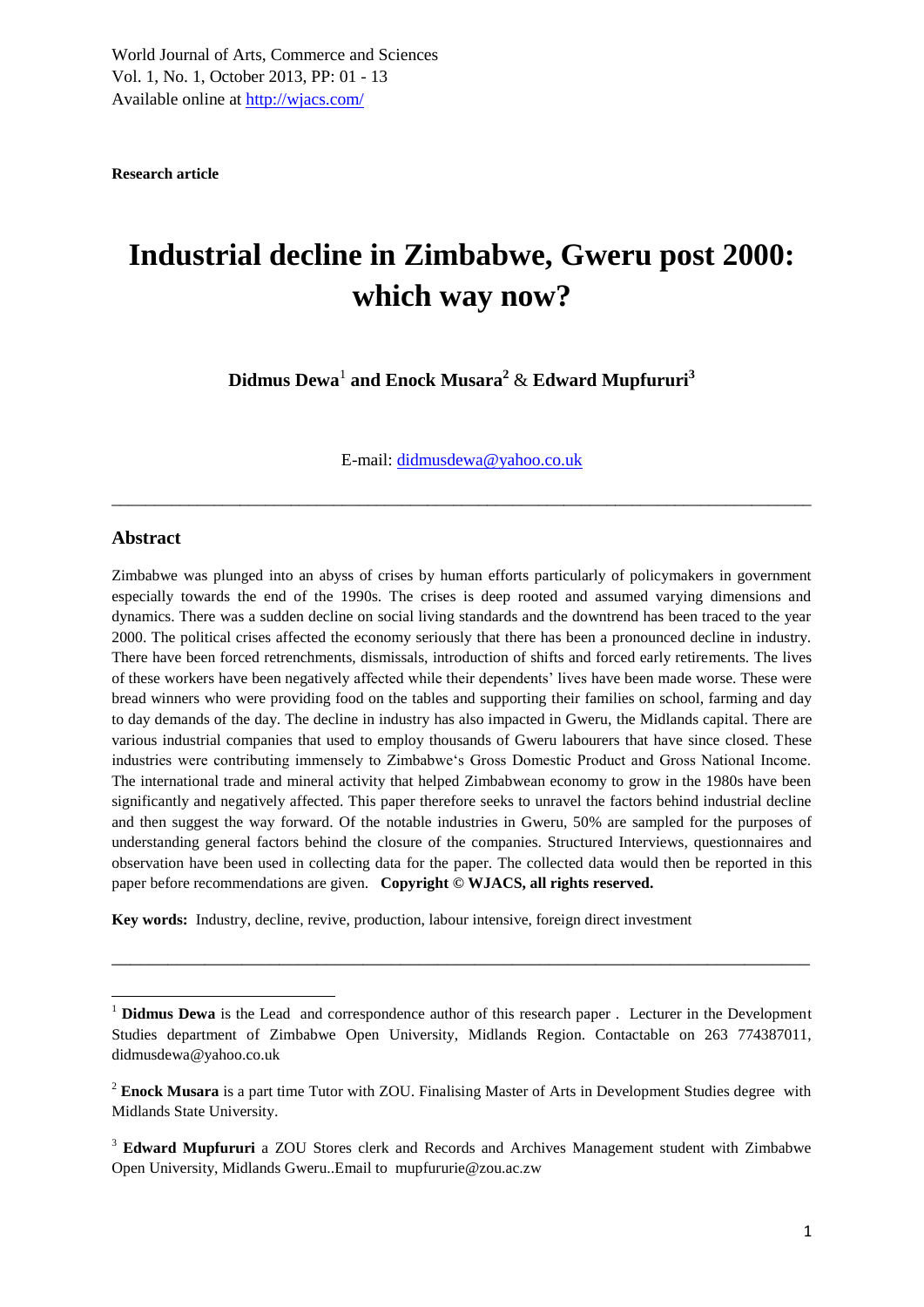# **BACKGROUND DATA**

Gweru is at the centre of Zimbabwe and in the colonial era, there were serious moves towards making it the capital city of Zimbabwe. The rational lie in its geographical location and the vast minerals around the city. There is gold, chrome, platinum, iron, diamonds of late and nickel around Gweru. There are many Industries that revolve around these minerals as well as other Small enterprises that feed directly or indirectly from the various minerals related industries. There are serious agriculture and mineral activities that drive the economy of Zimbabwe. In pursuit of the capitalisation of Gweru, the communication and transport network was developed to meet capital city standards.

# **PROBLEM STATEMENT**

It is in light of Zimbabwe"s socio economic and political dynamics and dimensions post the 2000 era, that most industries in Gweru have downsized and others have collapsed. This has meant loss of jobs and collapse of the once thriving business activity in the city of Gweru. There has been the creation of ghost industries. It has had a political and social strain on the natives of Gweru and Zimbabwe at large. There is rampant unemployment and emergence of shifts that have lesser hours of work for the Gweru workers. Lesser hours of work means lesser pay. Others have been made to go on unpaid leave and resignations. Other companies have failed to pay their workers for the past year. Overall industrial Production output has soared and this has had a negative effect on Zimbabwe s Gross Domestic Product (GDP) and Gross National Product (GNP). There has not been economic growth in Gweru and this has led to creation of ghost industries in the industrial site and section of Gweru.

# **RESEARCH AIMS AND OBJECTIVES**

The main aim of the research was to undertake an enquiry over the factors behind the unfortunate phenomena of industrial decline which led to the creation of ghost industries. The research aimed at coming up with sustainable ways for industrial development. Other objectives included:

- to study the impact of industrial decline on labour intakes
- to understand production capacities before, during and after industrial decline
- to study the current status of the industries

# **JUSTIFICATION**

This research helps in Zimbabwe shaping up her trade policies and these have a local and international implication. It will also point to the strategies that can be implemented in order to revive Zimbabwe. This case study will help other industries in Zimbabwe as well as other countries that may go through the same phenomena. Zimbabwe provides unique case studies and lessons to be learnt by other countries. This is meant to avert the spill over effect among southern African countries.

Research informs sustainable government actions for the benefit of the government and the governed. As such this scientific enquiry into why industries closed and espousing how they can be revived is of paramount importance.

The late Labour Activist-cum politician Gibson Sibanda, in The Standard ( $12<sup>th</sup>$ -28<sup>th</sup> September 1999) said, "for how long shall we wait for the biblical Moses to deliver us? When Zimbabweans are poorer than they were in 1980. Is that not a crime against humanity?" It is our collective responsibility as Zimbabweans to put efforts in bringing about development and good standards of living. This will help us and the future generations, hence the talk of sustainable development. Standing and taking no action will worsen the situation. There is general socio economic and political suffering in Zimbabwe and Gweru. Some key people need to take action to solve the problem. None but ourselves can do it. The Government of National Era has made us realise the importance of working together as Zimbabwean for our own good. The declining industries need to be attended to for Gweru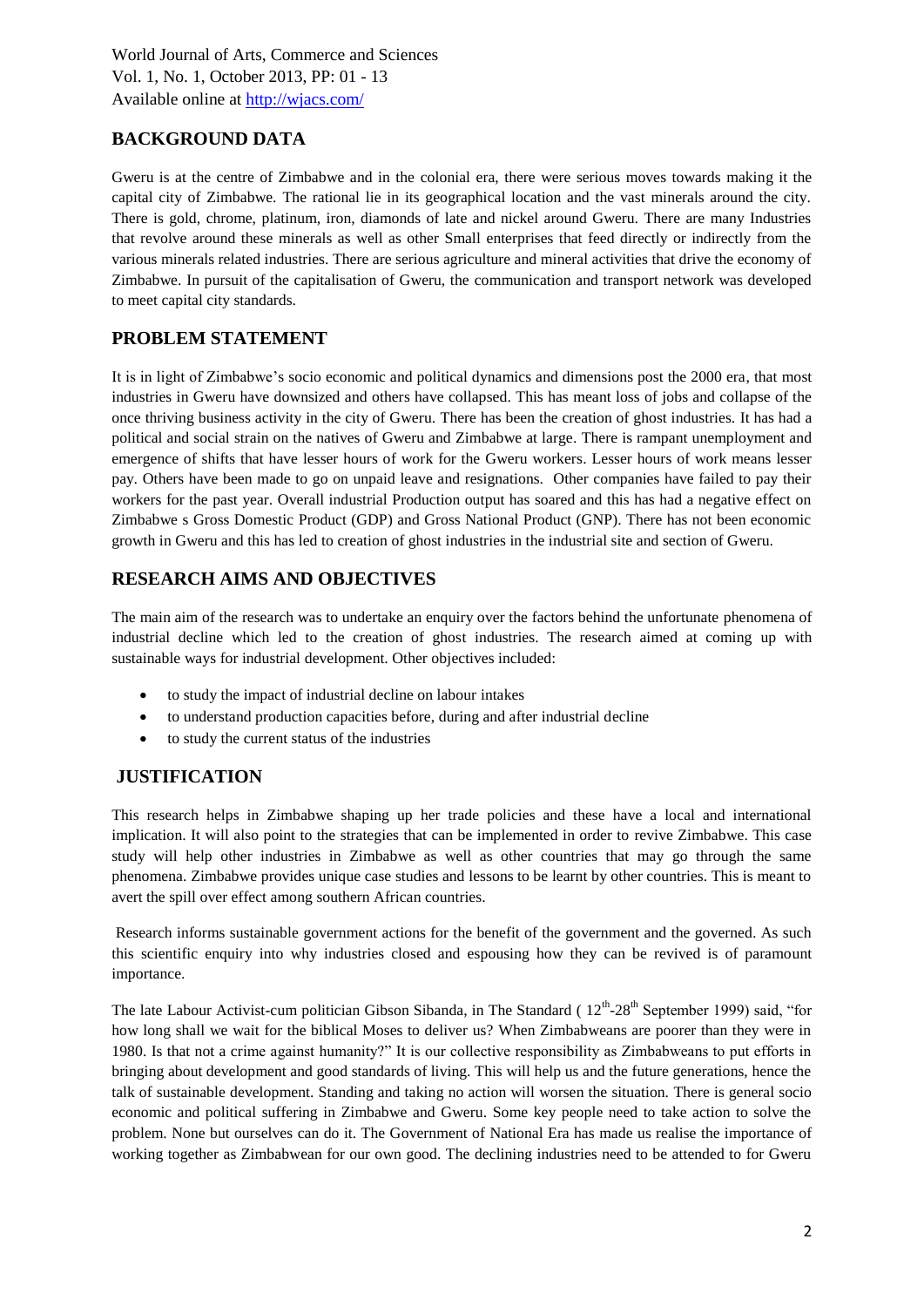to progress and move forward. There is need for an urgent attention and the benefits will help Zimbabwe at macro-level and Gweru at micro-level.

# **CONCEPTUAL FRAMEWORK AND A PANORAMA VIEW OF ZIMBABWEAN INDUSTRIAL POLICIES SINCE 1980**

The United Nations inspired theories of economic growth became the threshold upon which the incumbent Zimbabwean government prescribed policies after 1980. The state aimed at growth and the government noted that the first decade after independence was characterised by growth .The state postulated that the commercial and industrial sectors did quite well despite international setbacks of recession and the drop in international commodity prices (Zimbabwe, 1990,p 5). It is in this first decade that there was a great deal of optimism as the economy seemed firm and full of credit. The government propagated that the Ministry of Trade and Commerce made considerable progress towards opening up the International markets for Zimbabwean goods and services, which prior to 1980 were virtually unknown as a result of the Universal Declaration of Independence sanctions (Ibid p 5). It is imperative to note that hope was everywhere because of the fact that in the 1950s,Zimbabwe "s per capita GDP was more or less at the same level with South Korea (Kanyenze G et al, 2011, p 2).The first decade was therefore critical for Zimbabwe and the natives expected much from the incumbent government. There were high hopes and a spirit of enthusiasm among the populace.

Zimbabwe assumed her independence way after other countries in Africa and she had enough time and space to learn from other country experiences. It is interesting to note that other economies grew because of the fact that they learnt from other country experiences. The *Learn from Others* framework was sounded into the ears of the Executive around 1980. It is noted that on the eve of independence, the late president of Mozambique, Samora Machel, advised his ally and colleague Robert Mugabe (R Mugabe became Executive Prime Minister after 1980 and President after 1987). He was advised to avoid being driven by revolutionary zeal and to learn from Mozambique"s experience when it chased the Portuguese from the country and nationalised the economy (ibid p1). President Nyerere of Tanzania implored the incumbent Zimbabwean Executive to "preserve the jewel of Africa" he had inherited. These was heard loud and clear hence the reconciliatory messages and policies. However the messages were quickly forgotten as in the next decade, the Executive chased the white man and tarnished the jewel of Africa.

Zimbabwe was plunged into a dungeon of crisis first by the ill advised and ill-implemented foreign generated Economic Structural Adjustment Program (ESAP) launched in 1994. There were strikes and demonstrations across the country in the wake of the first industrial decline in the ESAP era. There were wage disputes, retrenchments, closure of smaller industries in the wake of fierce competition from established industries (Raftopoulos B and Sachikonye L, 2001,p 273). Zimbabwean workers were disgruntled a lot as the government had ignored their advice not to take up the Bretton Woods Institution bred economic package. SAPs have never worked in any country that has been implementing the packages. It was therefore quite a surprise and a defeat of logic when the learned personnel in government allowed ESAP to devour the economy in the 1990s. Industrial decline of the era resulted in national discontent and there were famous and significant public unrest through strikes and demonstrations popularly known as food riots (ibid p273).

The resentment to ESAP and the subsequent public discontent actions of Zimbabwean workers did not end the crises of Zimbabwe but rather opened a new phase of socio-economic and political crises. Patrick Bond and Masimba Manyanya note that the new plunge or wave of crises began in 1997 when president Mugabe gave registered war veterans a staggering Z\$50 000 each and a monthly payout of Z\$2 000 (P Bond and Manyaya M 2002,p xi). A series of events further plunged Zimbabwe into unprecedented decline which help to explain the present scenario. There was a financial meltdown beginning on 14 November 1997 (better known as the Black Friday) when the Zimbabwean currency lost 74%value against the US dollar over 4 trading hours (ibid). The black Friday was followed by the Red Tuesday of 9 December 1997 when there were violent strikes and food riots against the government (ibid). This was followed by the famous 1999 Workers Convention that led to the formation of Movement for Democratic Change in 1999 and the vote against Mugabe "s constitutional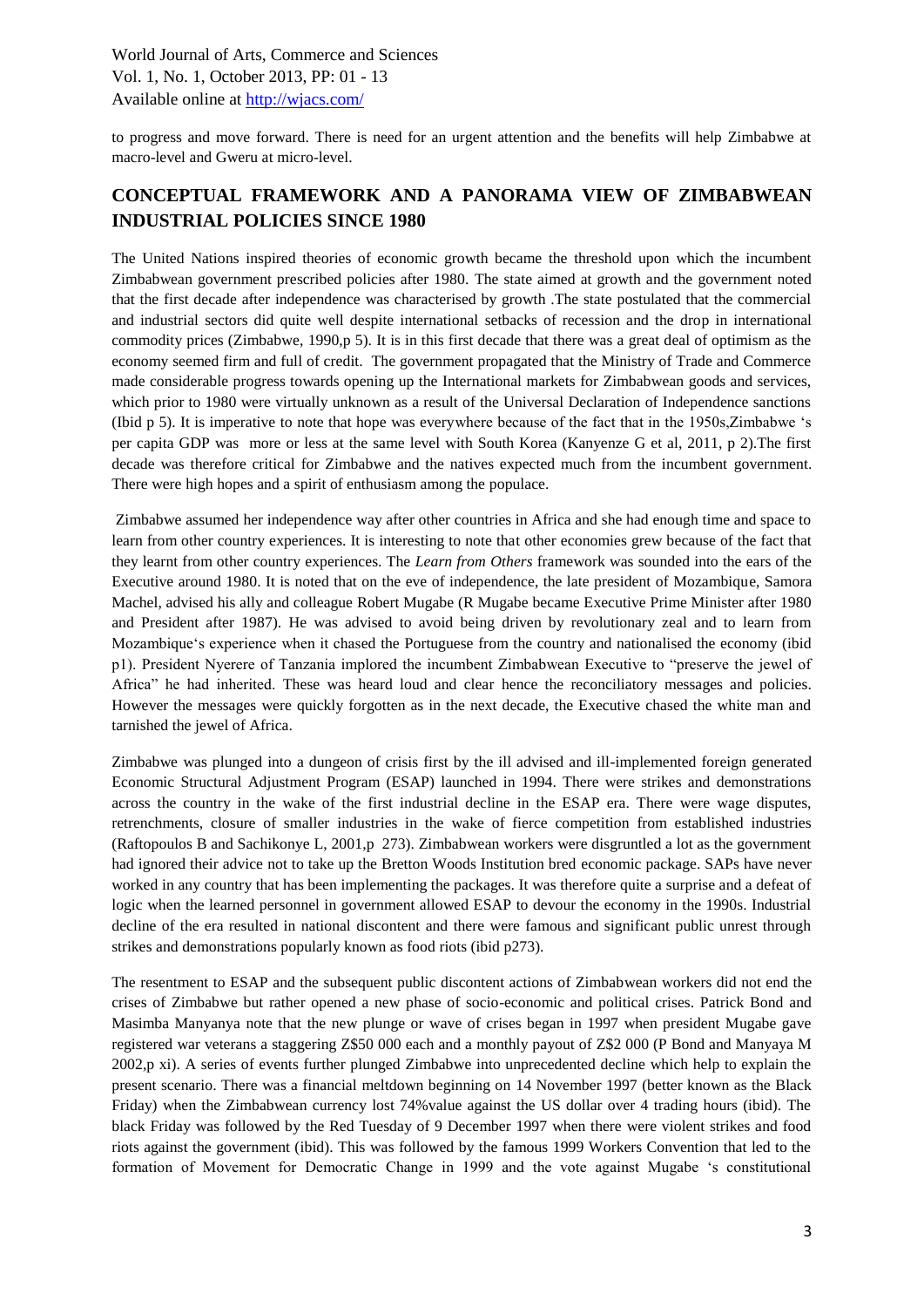referendum in February 2000 (ibid). Raftoupolos notes the above issues and adds the commitment of the Zimbabwean army in the DRC conflict as another factor of the crises (Raftopoulos B and Sachikonye L p 2). Following the defeat of Mugabe in the February 2000 referendum, Mugabe mobilised the peasantry over the popular demand for land reform through the coercive deployment of war veterans and unemployed youths. As a result, there were violent land seizures by the war veterans from the white community (ibid p2). It is not surprising that the land issue assumed significance over the internal policy inconsistency and failures by the Mugabe government.

Agrarian reform is a sound development policy option in the development discourse. Todaro (1981) believes that land reform, supportive rural development policies and integrated development policies constitute the three pillars of development. However one may be opposed to violent land reform exercises as was the case in Zimbabwe. The idea of empowering black natives in the process of development cannot be under estimated and undervalued. However it must be done in a proper manner that does not point to the deficit of rule of law. Zimbabwe was plunged into the 2000 era crises due to policy inconsistencies and failure to learn from others. It is documented clearly that those in the corridors of power started to deviate from what they talked. They would talk left and act right.

#### **ZIMBABWEAN INDUSTRY AND THE CRISES AFTER 2000**

The above detailed crises had significant highlights that signalled the demise and decline of industry in Zimbabwe. There are a lot of crises manifestations in the post 2000 period. As alluded to earlier, Zimbabwean currency fell in value on the internal exchange. It fell 74% in value on the Black Friday and continued to loose value and it became a historical currency crash. This impacted negatively on the industry involved in imports and exports. It became very cheaper to sell industrial outputs outside Zimbabwe and very expensive to import vital inputs into industry. There was the emergency of the black market which forced many companies out of business. There was unprecedented inflation which rose from 15% in September 1997 to above 45% eighteen months later (P Bond and Manyaya M 2002,p 38). There were fuel shortages and the inflationary Zimbabwe sank deep in the quagmire of crises. Corruption, nepotism, shortages and decline of social services affected trade and development adversely. Education sector declined while the agriculture sector failed to secure foreign exchange on the market as it used to do.

The bloody land reform exercise, ESAP induced suffering among the populace, failed Zimbabwean policies and the violence prevalent before and during elections put Zimbabwe on the international headlines. This led the USA to pass the Zimbabwe Democracy Bill and the subsequent imposition of sanctions (Raftopoulos B and Sachikonye 2001, p 50). The imposed sanctions worked to the detriment of industrial trade across Zimbabwean economy. The sanctions did not serve its purpose of targeting the ZANU PF functionaries but affected industry and the Zimbabwean nation at large. In the wake of sanctions, industries suffered all the more and were forced to close. Zimbabwe"s look east policy did not help in any way as the economy was deeply engaged to the west (P Chigora and D Dewa, in 2009). The country continued to have socio-economic and political problems which were heavily felt in 2007-2008 as drought and famine ripped the country open. The crises affected even the political economy of elections. Dewa D (2009) documented the crises of 2008 as entailing fuel shortages, unemployment, fuel shortages, hyperinflation, currency depreciation, food shortages, hunger, famine, retrenchments, shortage of medicine and drugs in hospitals, strikes and brain drain.

### **RESEARCH METHODOLOGY**

This research is qualitative in nature. Data is then interpreted in descriptive form as deep analysis of facts and events is done. There are pictures that help to communicate the findings. In order to get the data on the factors behind the decline and the proposed way forward, a triangulation method was used to gather data. Field visits were conducted from end of January to end of February 2013. During the field visits, industries were visited and the data here in this paper was gathered through structured interviews and administered questionnaires. Besides the questionnaires and interviews, the researcher also used observation as a method to collect data. Observation was used to check the data gathered through interviews and questionnaires. For example, observation would help to see idle machinery, count number of workers in a shift as well as seeing the closed manufacturing plants. Pictures were also taken in an attempt to tell the story of Industrial decline in Gweru.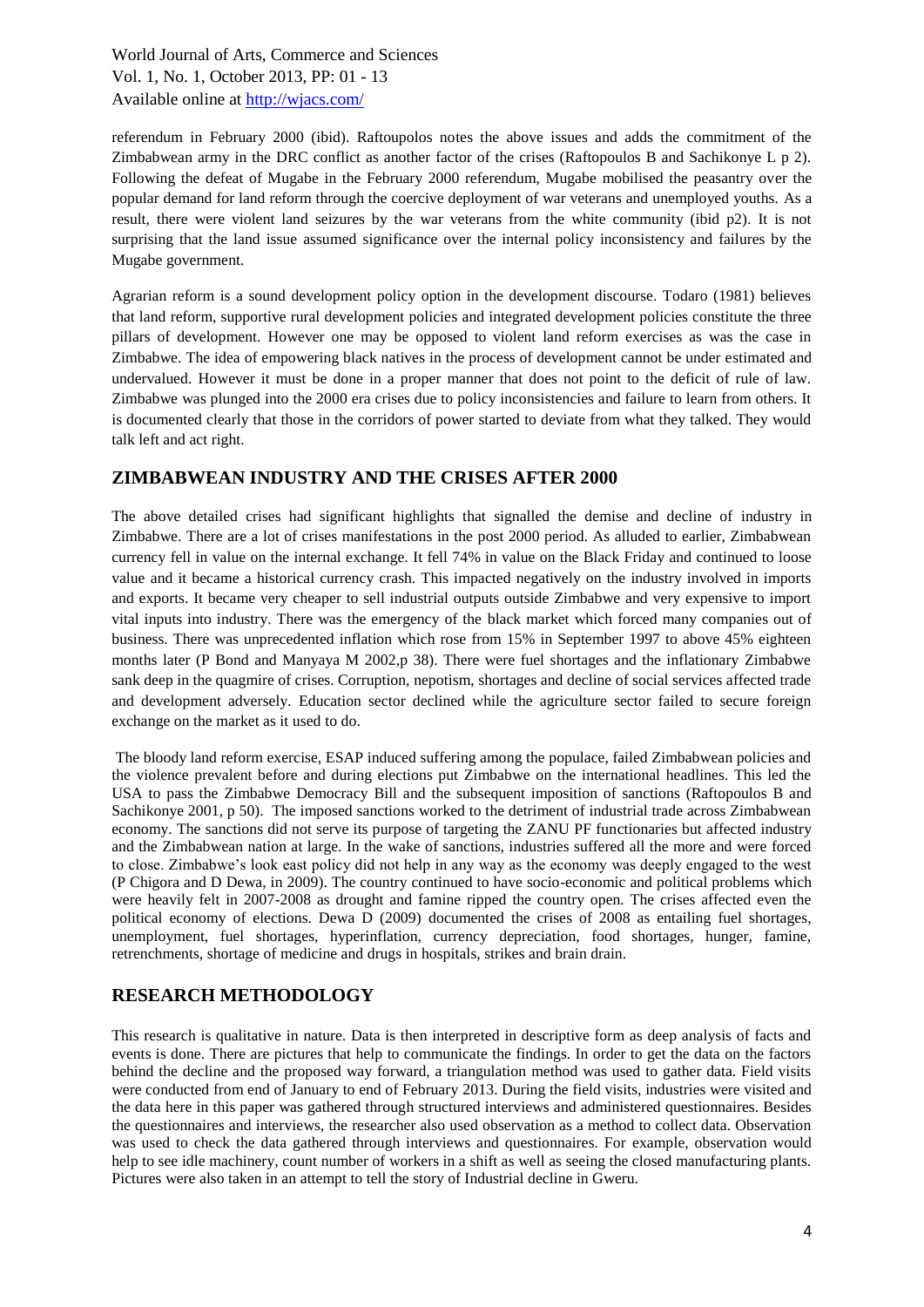# **Systematic Random Sampling**

This paper used systematic random sampling in order to collect data. This method is simple, precise and save time (William MT 2006). A total of 28 industrial companies were identified. The 28 companies were then named on 28 pieces of paper bearing the numbers 1 to 28. Each paper piece had a company name and thus 28 was the sampling frame and 14 industrial companies were the sample size for data gathering and thus 50% of the identified industrial companies in Gweru. The interval size for this paper was then calculated as 28 divided by 14 and this gave us 2. An integer from 1 to 2 had to be selected and 2 was chosen. The research therefore picked the company written on number 2 and every company named from integer 2 up to 28 was picked. The table below show the sampling frame.

| <b>SAMPLING FRAME NUMBER</b> | <b>NAME OF INDUSTRIALCOMPANY</b>            |
|------------------------------|---------------------------------------------|
| 1                            | <b>BATA SHOE COMPANY</b>                    |
| $\overline{2}$               | <b>ZIMALLOYS</b>                            |
| $\overline{3}$               | <b>CONFEDERATION OF ZIMBABWE INDUSTRIES</b> |
| 4                            | <b>BOC GASES</b>                            |
| 5                            | <b>MANICA SPARK PLUGS</b>                   |
| 6                            | <b>Housing Cconstruction Company</b>        |
| $\overline{7}$               | <b>ZIMGLASS</b>                             |
| $\overline{8}$               | <b>Zimcast</b>                              |
| $\overline{9}$               | DAIRIBOARNATIONAL FOODS                     |
| 10                           | <b>Gweru Plumbing</b>                       |
| 11                           | <b>APC GLENDENING</b>                       |
| 12                           | <b>Cold Storage Commision</b>               |
| 13                           | <b>CARIDON ABRASSIVES</b>                   |
| 14                           | <b>Jacks Engineering</b>                    |
| 15                           | <b>RADAR CASTINGS</b>                       |
| 16                           | <b>Fort Concrete</b>                        |
| 17                           | <b>NRZ</b>                                  |
| 18                           | <b>Metturlurgical Supplies</b>              |
| 19                           | <b>SWISSETE</b>                             |
| 20                           | <b>David Whitehead</b>                      |
| 21                           | <b>ANCHOR YEAST</b>                         |
| 22                           | <b>Oricken</b>                              |
| 23                           | <b>ZUPCO</b>                                |
| 24                           | Waterglass                                  |
| 25                           | <b>NATIONAL FOODS</b>                       |
| $\overline{26}$              | <b>Kariba Fire Batteries</b>                |
| 27                           | <b>MIDLANDS METALS</b>                      |
| 28                           | <b>Pg Building Supplies</b>                 |

### **DISCUSSION OF Research Findings**

This section is going to discuss findings of the 50% representative sample of identified notable industries in Gweru. Some companies are still operating but at low capacities. It is noted that 60% of the sampled industries have since closed. Most companies are affected by international prices and therefore international recession led to the decline. Corruption and mismanagement affected the industries adversely. One company has merged while another one is now under judicial management. Most workers are now operating small formal and informal businesses such as flea markets as copying mechanisms. For the companies to be revived, there is need for Forein direct Investment (FDI). Also need to improve on good cooperate governance as well as creating a good investment climate.

# **ZIM ALLOYS**

This is a company located in Gweru and has a niche area of mineral processing owing to its utilisation of the mineral deposits along the Great Dyke which stretches from Mberengwa to Mutorashanga. The company was formed in 1955 and is specialised in mineral processing of ferro calcium, high carbon, chrome. It was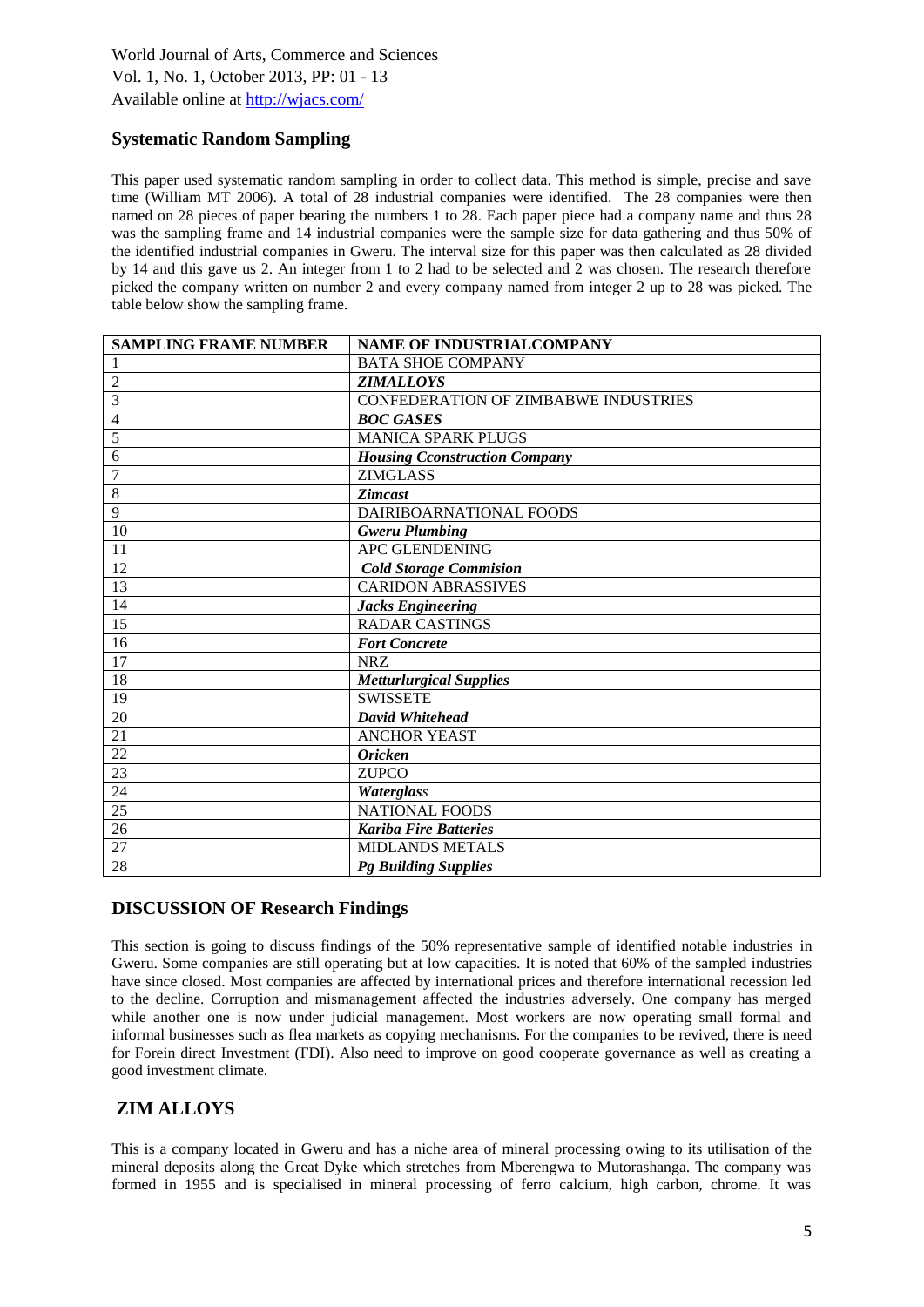established in Gweru because of the centrality of the city and its accessibility to raw materials sources. There exist a sound transport and communication network that comprise railway line, roads and aerodrome. The railway line accesses Hwange from where coal comes from for the furnace. The company is owned by three different shareholders that comprise 80 % shareholding BENSCOR (a consortium of black business people), a South African company with 15% shares and a Spanish company which has 5% shares. At its peak in the 1978 up to 1990s era, ZIM ALLOYS would employ 6000 labourers at 90% production capacity. The peak was due to the construction of the third furnace while the decline of the 1990s was due to the slump in international prices as the industry exports most minerals. The decline has implied that in 2012 labour was reduced from 6000 to just around 500 and also the prevalence of shift system and short term contract labourers. One major plant is not functioning and thus ZIM ALLOYS is operating below the capacity. Since 1991 to 2013 there have been 4 retrenchment phases due to industrial decline. The cost of electrical power affected ZIMALLOYS negatively in 2000 as ZESA doubled the prices. One of the plants has since been closed and over 1000 workers have lost their jobs. The once busy railway line entering ZIMALLOYS have since been abandoned signalling the demise of this industry.





## **Jacks Engineering**

It is a company owned by the above mentioned individual and was formed around 1985. The company does foundry engineering. The company enjoyed its peak in 1995-96 as it operated at 100% productivity employing 120 workers and producing 45 tonnes. The company industrial output started to decline around 2002 when output fell to just 30 tonnes. The lowest level of decline has been 2006-2007 as output reached lowest ebb of 18 tonnes and labour has been cut to just 50 labourers and thus a 42% in labour decline and a 60% decline in industrial output. Shifting trends changed as one shift was completely jettisoned from Jacks Engineering in the wake of this post 2000 decline.

# **Cold Storage Commission (CSC)**

This was once a huge beef industry relying heavily on surrounding commercial farmers. Used to employ over 100 employees at once before the Fast Track Land Resettlement Program. Industrial operations have been adversely affected especially by displacement of white commercial farmers. As of 2013 February, the company has been left out with only 4 part time employees. The company premises are deteriorating and there is no activity.

### **BOC Gases**

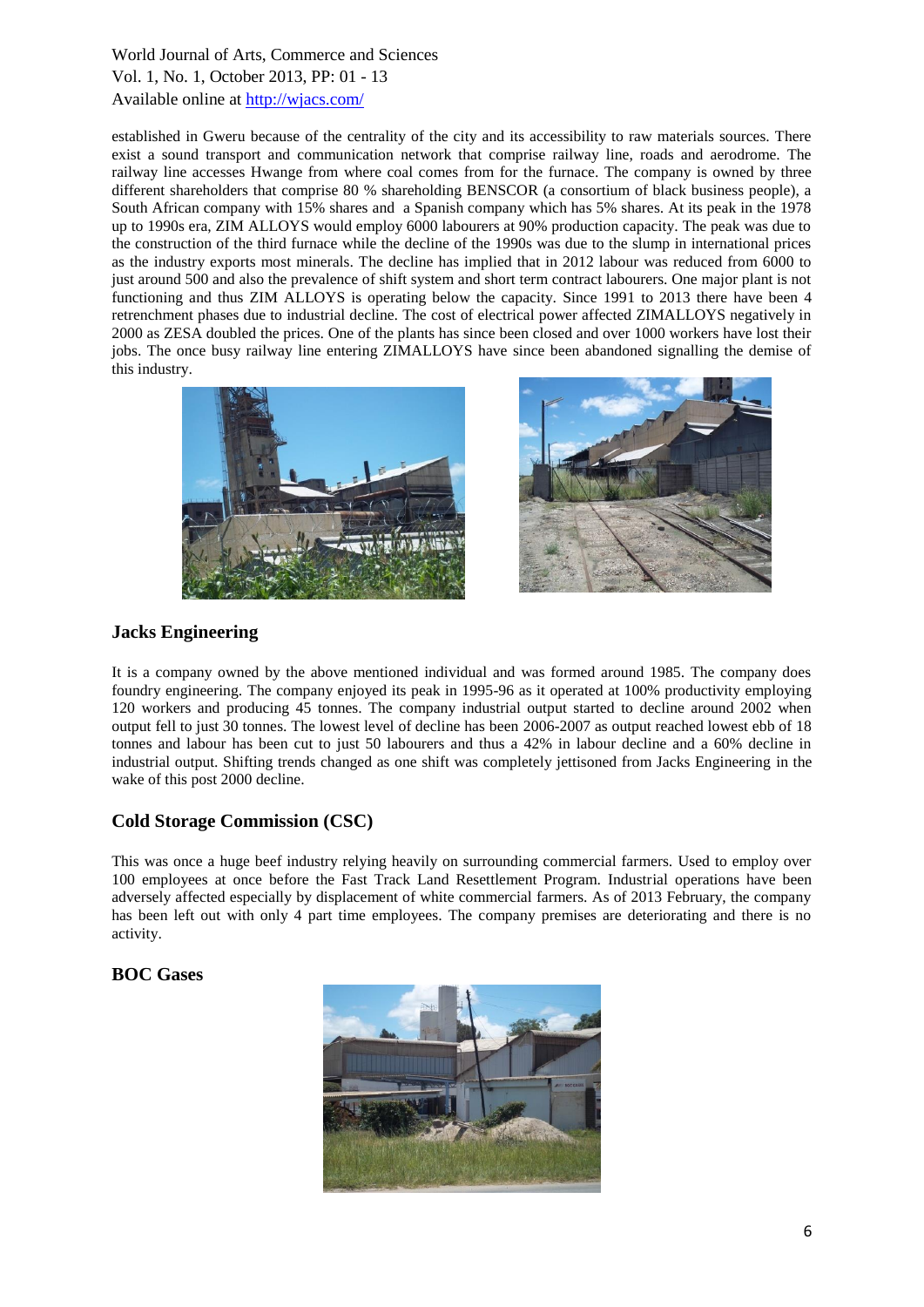The company was formed in 1920 and is located in Gweru and does produce and sell gas. The company production started to decline around just after 1990 as gas was now available and sold in Harare and ZESA accessed new markets. The company resorted to producing wielding rods as the decline started. The lowest level of production was in 2007 as the company produced at 40% productivity and cut its labour from 90 to just 14. Forced retrenchment, shifting cycle of work and short term contract system was introduced in order to adapt to the industrial decline.

## **GWERU PLUMBING**

The company was formed in 1973 and has 2 whites and 3 blacks as shareholders. It specialises in plumbing, metal fabrication and concrete products. Its peak was from 1970 to the early 1990s as it produced at 100% productivity and employing 50 fulltime labourers. The decline started in the 1990s but reached the lowest levels in 2005 as only 15 labourers remain at Gweru plumbing. Shareholders felt the punch and left just two blacks who have assumed Directorship posts in the wake of this decline. Besides the machines are worn out and some have become obsolete.

### **WATERGLASS**

This is an industrial company operating in Gweru and was established in 1996. It is owned by one Gweru resident individual. Its business niche lie in industrial minerals that include lime, methylated spirit, sodium silicate, calcide, tulk dolomite among many other mineral products range. The company enjoyed its peak from 1998-2006 when it was operating at almost full capacity. The decline started around 2007 up to date because of the world recession effect and also other intermediate factors that have affected similar industries. In order to survive Waterglass has cut its labour force in the period of decline from over 70 labourers in 2006 to just 33 in 2013 February. Waterglass is closely networked on business lines with Zimalloys, Bata, Zimcast, Zimglass and paint manufacturers such as Astra. Since the declines have also affected negatively these trading partners, business has declined and is declining for Waterglass. The picture insert depicts industrial activity at Waterglass.



#### **CLOSED COMPANIES**

Of the selected sample, quite a number of the industrial companies were closed for operations. Machines would be seen lying idle and gates were closed. Grass and general disorder would be seen indicating the decline and demise of industries.

### **ZIMCAST**



The company has closed and the plant is deteriorating. This was once a labour intensive company in Gweru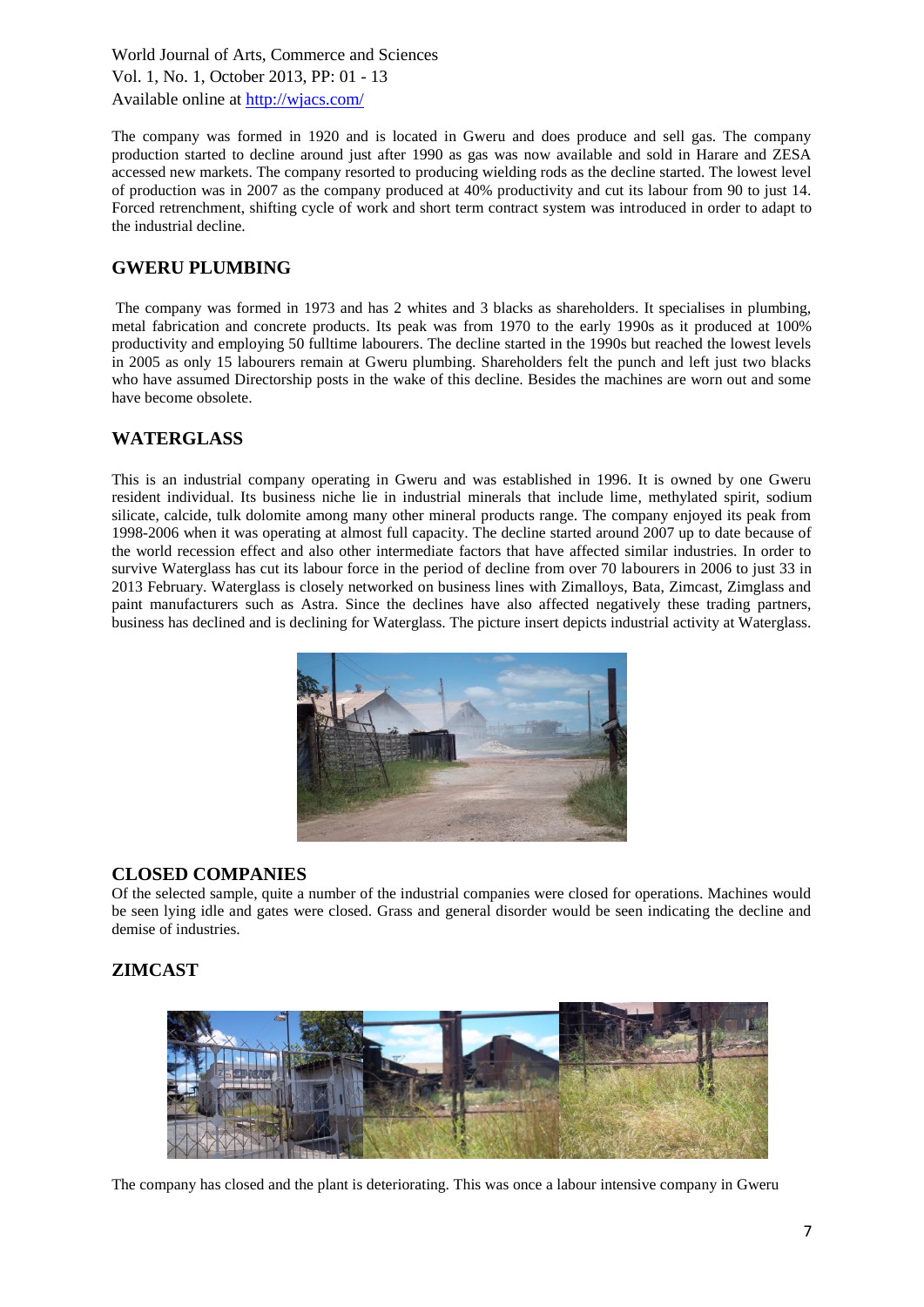# **KARIBA FIRE BATTERIES**

The company has closed and the premises have since been taken over by ZESA.



## **DAVID WHITEHEAD**

This is a company established in Gweru by local whites in the early 1990s. Its trade is along fabric production and procession. Its peak was around 1997 up to 2002 when it operated at 100% productivity. It was employing just over 220 employees and the decline started around 2005 and worsened around 2008 forcing it to retrench 100 employees at once in 2009 October. As of February 2012, the company has cut its labour to just 37 labourers. The company traded with Bata, NB stores and Tim around Gweru. However since these trading partner companies have downsized, there is no more business for David Whitehead. In 2013 March, the company has gone into dissolution and is under Judicial Management.

The gates are locked and deterioration is taking its toll on the company fixed assets



# **FORT CONCRETE**

The company has closed down and grass covers access to the premises and all gates are locked. This was once a hive of activity in Gweru but now it is in intensive care. See pictures below:



# **INDUSTRIAL SANDS OLIKEN**

This was a company to visit for industrial sands and building materials. However since the decline started, access to the admin office is denied by the ever locked gate and the signposts are faint. It seems a new Chinese company has taken over the plant.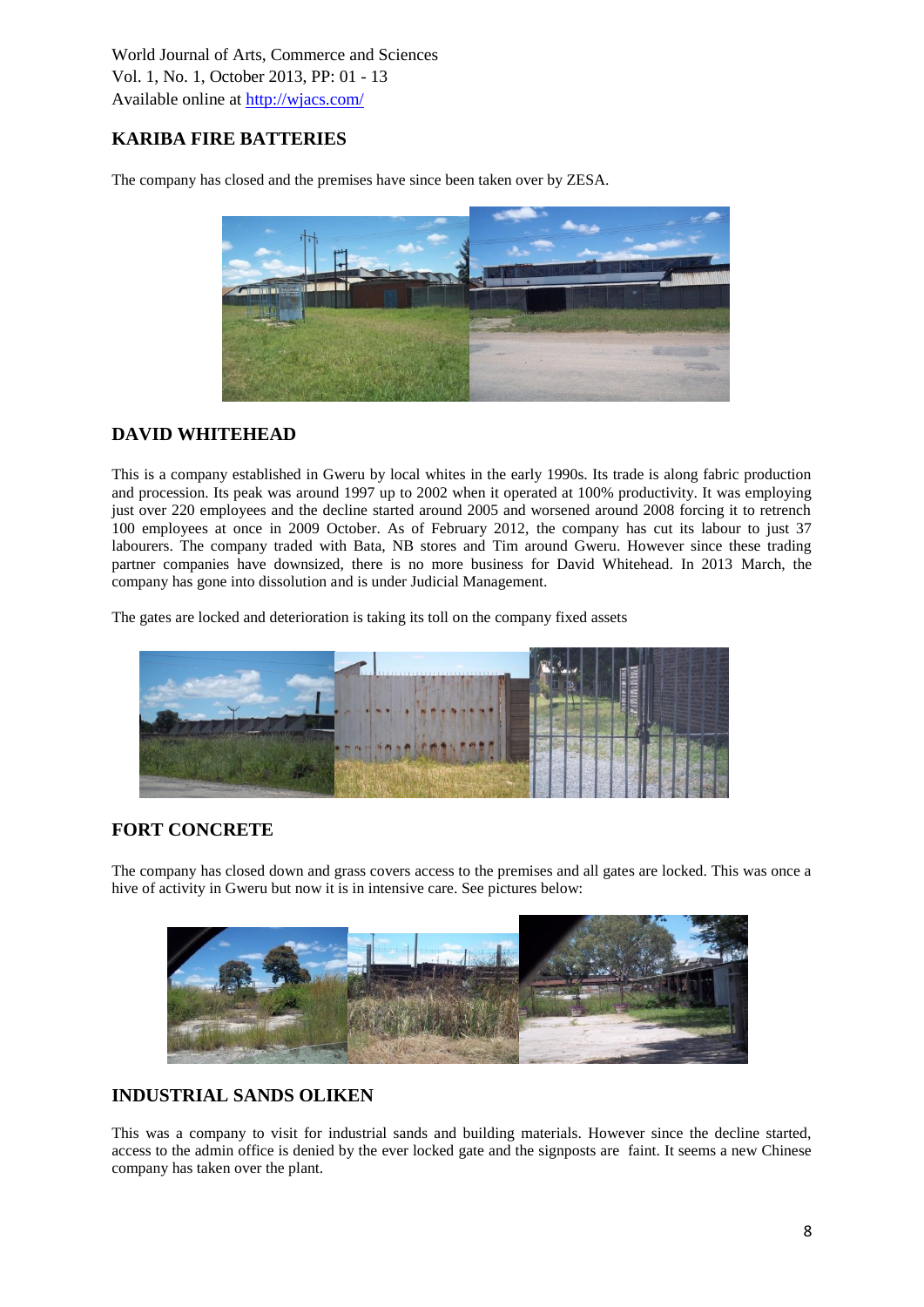

# **PG INDUSTRIES**

The company has closed its industrial site and a sticker inscribed For Sale by an estate agent is on the ever locked gate. The company premises are locked and there is no industrial activity.



#### **BP SHELL**

Once ever busy with incoming and outgoing trucks 24 hrs a day and 7 days per week, the company premises are now inactive and the gates are locked 24 hours a day, 7days a week.



# **HOUSING CONSTRUCTION COMPANY (HCC)**

This is a construction company with a big name in Gweru and also Zimbabwe"s construction industry. The company used to employ over a thousand employees prior to 2000. However the decline started in the post 2000 crisis hence the thousands have been laid off and in 2013 only 8 general hand workers have been left. The huge machinery and onsite worker accommodation facilities are in a dilapidating state.

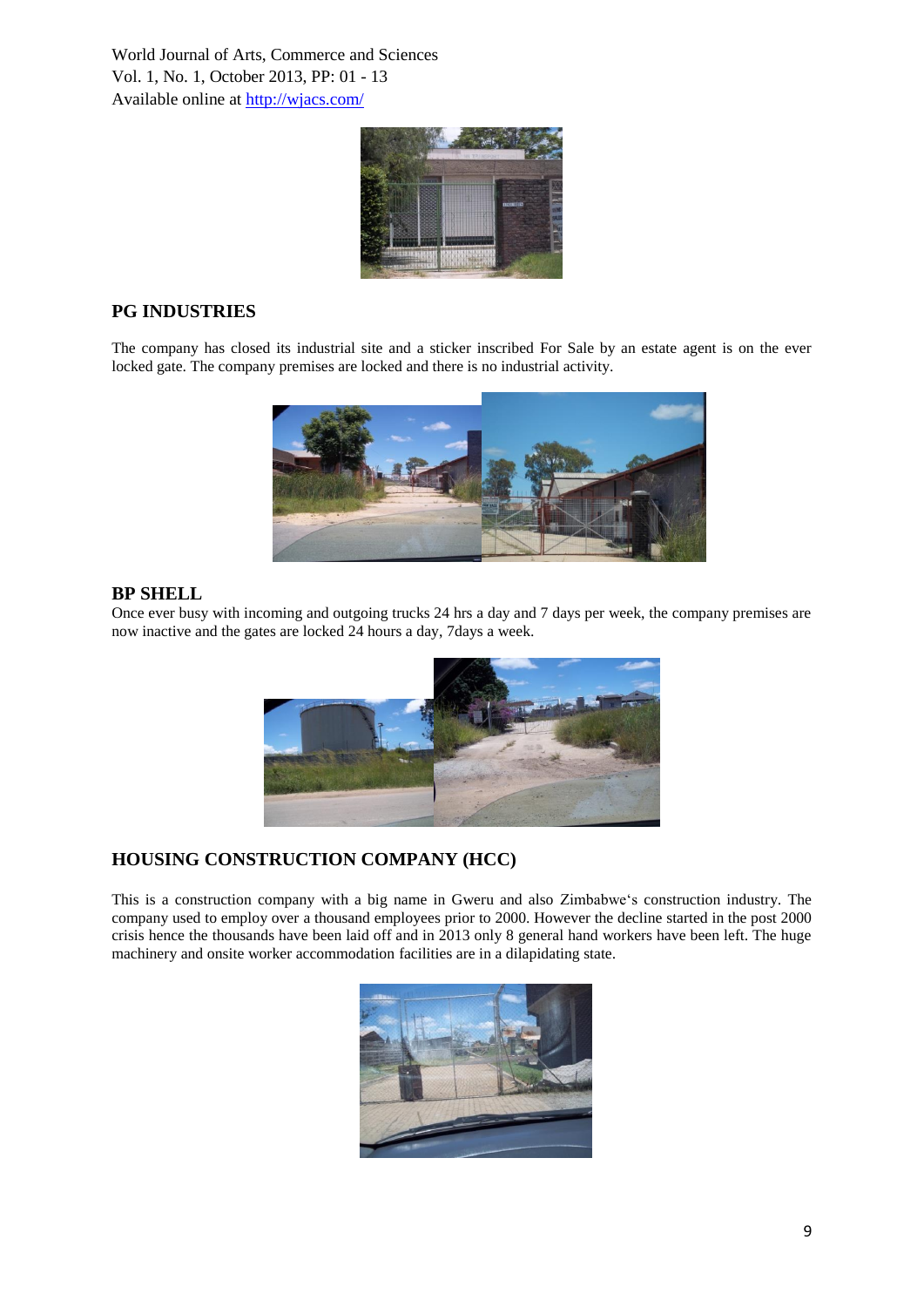# **METALLURGICAL SUPPLIES**

The company used to supply Gweru and the nation on metallurgical inputs but the gates are now locked with no activity inside the industrial premises.



## **ZCTU perspective on Zimbabwean Industrial Decline**

From the industrial decline data highlighted in this paper, the researcher sought audience with the Zimbabwe Congress of Trade Union (*a national Labour representative body*) on its perception of the industrial decline in Zimbabwe. The organisation is a worker representative group and has felt the punch of the industrial decline as its members have brunt the suffering associated with the industrial decline. The crises have weakened the labour movement in Zimbabwe. The body postulate that the Zimbabwean government lost it out on embracing ESAP in the 1990s when it failed to heed ZCTU"s policy advice on ESAP. ZCTU notes that the industrial decline has come about as a result of:

- policies that are not investor friendly
- lack of funding
- use of old/obsolete industrial technology
- absence of a national policy on industry and development
- unfair distribution of DIMAF (government fund for distressed industries)
- insufficient government fund and assistance for industries

### **WHICH WAY NOW FOR THE ZIMBABWEAN, GWERU INDUSTRIES?**

In the data gathering process, the researcher sought the company specific way out of the quagmire of decline. It is quite interesting that the proposed way out is uniform across the various companies that have undergone the decline. The data also conforms to theoretical perspectives of various scholars in the development discourse.

### **GOOD POLICY MAKING BY Zimbabweans**

Most of the industrial problems emanate from inconsistent policies and bad policies. The period after independence was Welfarist-Socialist while the ESAP period was Capitalist and the post 2000 era has seen the influx of very short term fire fighting economic and trade policies that may not solve the problems in Zimbabwe. In the GNU era, there have been the advent of *kiya kiya* monetary policy and thats a short term crises managing policy. ZCTU has called upon the government to use local expertise to craft sound industrial trade policies. The policies should be by Zimbabweans, for Zimbabweans and also durable and not situational vaccination. Zimbabwe requires proactive and strategic trade and industrial policies that will stimulate informal and formal sectors.

### **CAPITAL INJECTION and FOREIGN DIRECT INVESTMENT CALL**

All the sampled industries and its targeted point persons noted that here is need for capital injection into the industry. The government therefore need to do serious financial resource mobilisation in order to financially aid these crumbling companies to rise again. If financial aid from diamond sales could be channelled to the dying industries, lives would be preserved and Zimbabwe will rise again. The local funds such as from diamonds have come a long way in stabilising the economy but the proceeds are not enough for the immediate needs of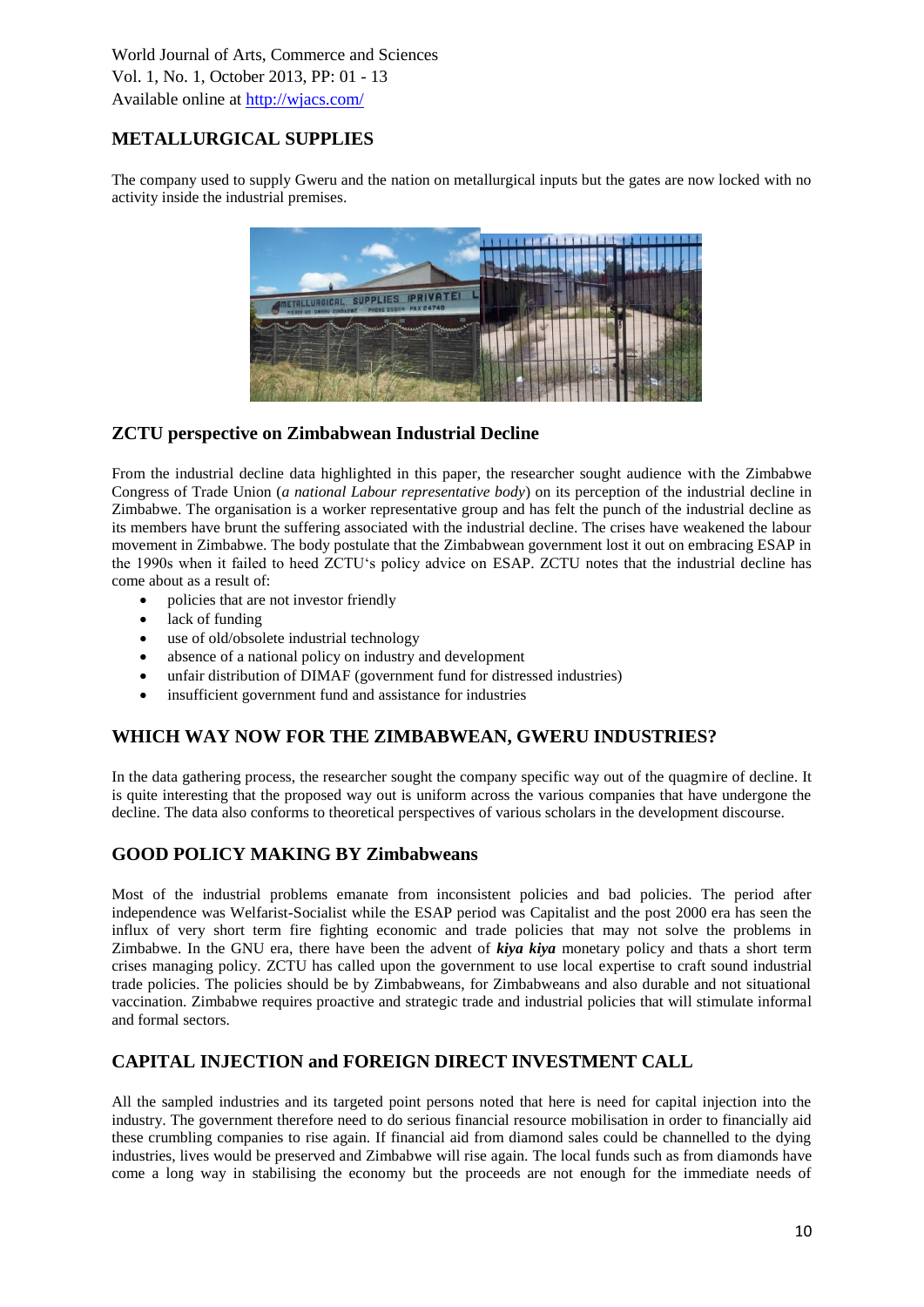Zimbabwean industries. The national revenue cannot therefore sustain and help the industries. For instance, ZIMALLOYS has pointed to the DIMAF chunk of 40 million USD as requisite for it to revive and operate at full capacity. DIMAF 40 million is what the government can manage but this can only save and serve one company. Jacks Engineering has called for capital injection as well but this time the capital injection would be used to purchase high technology equipment as the company require automation. It is therefore crystal clear that the national or local funding cannot help Zimbabwean industries at the moment. International support in the wake of globalisation is needed but need to be carefully managed. It is therefore imperative to create an investment climate.

### **CREATING AN INVESTMENT CLIMATE IN ZIMBABWE/GWERU**

The targeted companies called for a sound and friendly investment climate. The political crises along bad governance, maladministration, violence and corruption need to be addressed accordingly. The world Bank calls for creation of an investment climate which is in line with national and international patterns and is hitched on governance, corruption and property rights issues (World Bank,2003, p 46). Zimbabwe therefore must strive to crate an investment climate so that essential foreign direct investment (FDI) flows into the country. The national policies should all foster investment either internally or externally. The World Bank (2000, p2) notes that Africa can claim the 21<sup>st</sup> century if it improves governance and resolve conflicts. Zimbabwe therefore needs to improve its bad governance image and manage its conflict in a way that will create an investor friendly atmosphere. Where there is a good governance deficit and conflict, not even locals and worse of all foreigners, can invest in a politically risk country. The executive must therefore strive to make amends to the bad image Zimbabwe has post the 2000 era.

### **SANCTIONS lifting**

The relevance of sanctions against Zimbabwe is debatable but its impact on industry is detrimental. They are called SMART sanctions as if they affect few individuals, but in reality they affect everyone and the industry at large. This is a contentious issue as some view them as illegal and others take them as essential for those in power to reform. In the Human Rights school of thought, the concept of sanctions is an insult to the right to selfdetermination on one hand, and on the other it constitutes an enforcement measure to the dictates of International Law. This paper shall not discuss Sanctions further but the data gathered in some quarters of industry point to them negatively affecting trade as certain products could not be sold in established western markets. Most industrial inputs and outputs are imported and exported respectively. However the import and export relations have been adversely affected by sanctions. To this date, Zimbabwean diamonds have been internationally politicised. This research suggests the lifting of sanctions against Zimbabwe. The Sanctions imposed against Zimbabwe imply that there has been a problem in Zimbabwe and efforts to correct the problem must be reciprocated by sanctions lifting. The government therefore must reform on one hand and on the other hand, those that have imposed sanctions against Zimbabwe must lift them. This will help the revival of industries as investors will come in and also established markets will buy Zimbabwean industrial outputs.

# **AUTOMATION AND REPLACE WORN OUT MACHINERY**

Most companies are using outdated technology hence the call for up to date technology. The technology would be used for high productivity and also to abandon the exportation of raw materials and then start to process the raw material in the industries. Gweru Plumbers Company called for the replacement of worn out machinery with the up to date new technology. The machinery that Gweru Plumbing uses has deteriorated over the years and new ones are readily available in South Africa. This would help development of the country and a move towards sufficiency. It implies justice to the dependencia theory that blames Africa on its unfair engagement with the west as it sells cheap raw material and then import expensive finished products of the same raw materials.

### **POWER UTILITIES PROBLEMS**

Electricity and water are key inputs to the operation of most industries in Zimbabwe. The post 2000 era has been characterised by unprecedented price surges of these utilities thereby affecting most industries negatively. ZIM ALLOYS and BOC gases point to September 20011 Electrical power charges" doubling cost effect on their operations. The furnace consumption for ZIM ALLOYS is too high that a subsidy of some sort would be required but ZESA does not give subsidies to such vital industries. Besides the cost, the availability of power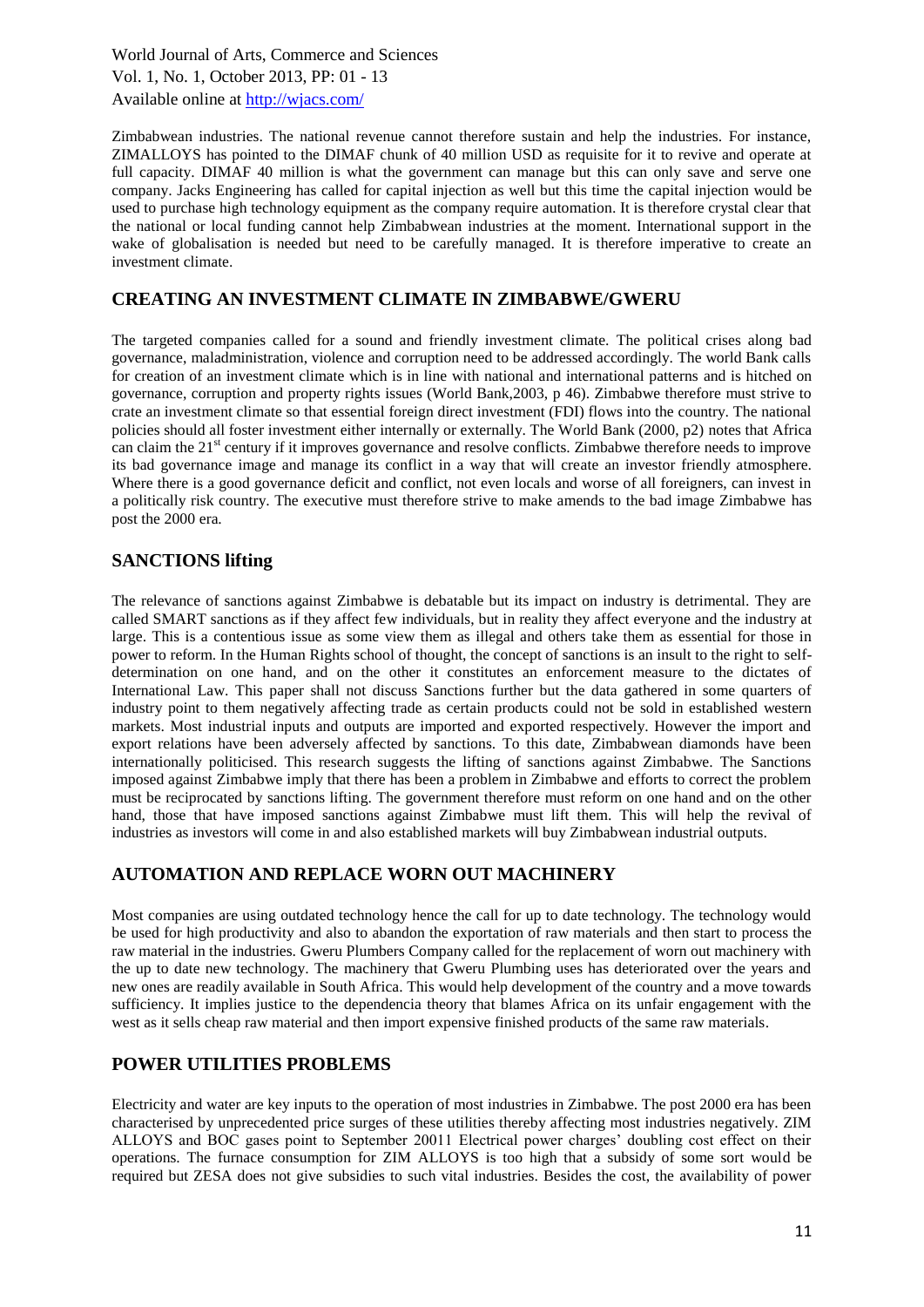and water has been fluctuating. Most industries have not been shared the power load shedding schedules of ZESA in this crises period. This has affected 24 hrs non stop production furnaces and industries that require power. While power cuts have been portrayed as a regional issue, Zimbabwe seem to have suffered the most as some industries have failed to do business due to erratic supply of power. Water supplies from Gweru City Council have not been constant in the phase. In 2006 to 2011, there have been serious water shortages as council battled to replace worn out machinery at the Gwenhoro dam. This meant that companies requiring constant supply of water were negatively affected in terms of production out put and sales.

# **ZIMBABWEAN KEY INTERNAL MEASURES**

There are fundamental measures that Zimbabwe need to take in order for industry to rise again. There is need to develop Supportive Institutions of trade and industry. These may facilitate Research and Development and also invest in Human Resources (G Kanyenze et al 2011, p 468). These institutions should be working towards an integrated Trade agenda. Key stakeholders in Industry and Development must be engaged and involved in processes. The world Economic Forum (2009) noted key aspects that need to be improved and they entail:

- Improved access to finance
- Resist pressure to erect trade barriers
- Strengthen institutions
- Improve health care and institutions
- Upgrade infrastructure

The government of Zimbabwe need to invest in upgrading infrastructure through the construction of roads, tarred roads, railway, airspace and water. There is also need to improve communication system and networks. This will facilitate trade and information movement from one place to the other.

# **PROTECTION AND DIVERSIFICATION OF ECONOMY**

In an attempt to woo foreign and local investors, the government must undertake to protect strategic and labour intensive industries. G Kanyenze (2011, p468) laments the collapse of the labour intensive industries and blames it on government poor policies and failure to protect. Even the Keynesian theorists argue for government role in protecting industry and thus the economy should not be left entirely to the market forces which will run havoc to dismantle the economy. The state therefore has a role to play in protecting the industry. Zimbabwean economy also needs to be diversified in an effort to increase competitiveness. The government should promote export diversification and value addition on outputs. There has to be increased trade opportunities for both local and foreigners. This again implies that industries will be opened for development. Resources in far away remote areas need exploration and processing. These activities will help to reduce aid dependencies and strengthen local partnerships. The Zimbabwean economy calls for serious diversification.

# **REGIONAL TYING**

Regional blocs and groupings really help on trade as evidenced by the influx of South African finished products in Southern African countries. There is need for Zimbabwe to build trade relations with nearby countries. Zimbabwean industry need to penetrate the regional market as she has unique resources along the Great dyke belt as well as other inland resources. The World Bank calls for the strengthening of partnerships among countries World Bank, 2000, p5). G kanyenze (2011, p468) concurs as he argues for deepening regional trade.

### **CONCLUSSION**

No one can dispute the fact that the Zimbabwean economy has been under siege from its natives as well as the hand from outside. The industrial decline so much explored in this paper is undisputed and the fact is that Zimbabweans are solely responsible for the mess and also sorely responsible for the solution. The factors behind the decline mostly along policy inconsistencies and the finger of politics cannot be left out. The local politicians failed to manage the situation and the collapse was made worse by the inaction and silence of the Zimbabweans. it is now that it has made sense among the politicians that they need to sit down together and map the way forward for Zimbabwe. This research has manifested some factors behind the demise of the Zimbabwean economy once called the bread basket of southern Africa but now called the bread beggars of southern Africa. It is ironic that in the early 1990s, Zimbabwe would supply southern Africa with maize for but now two decades down the line, Zimbabwe beg for monetary assistance from south Africa.